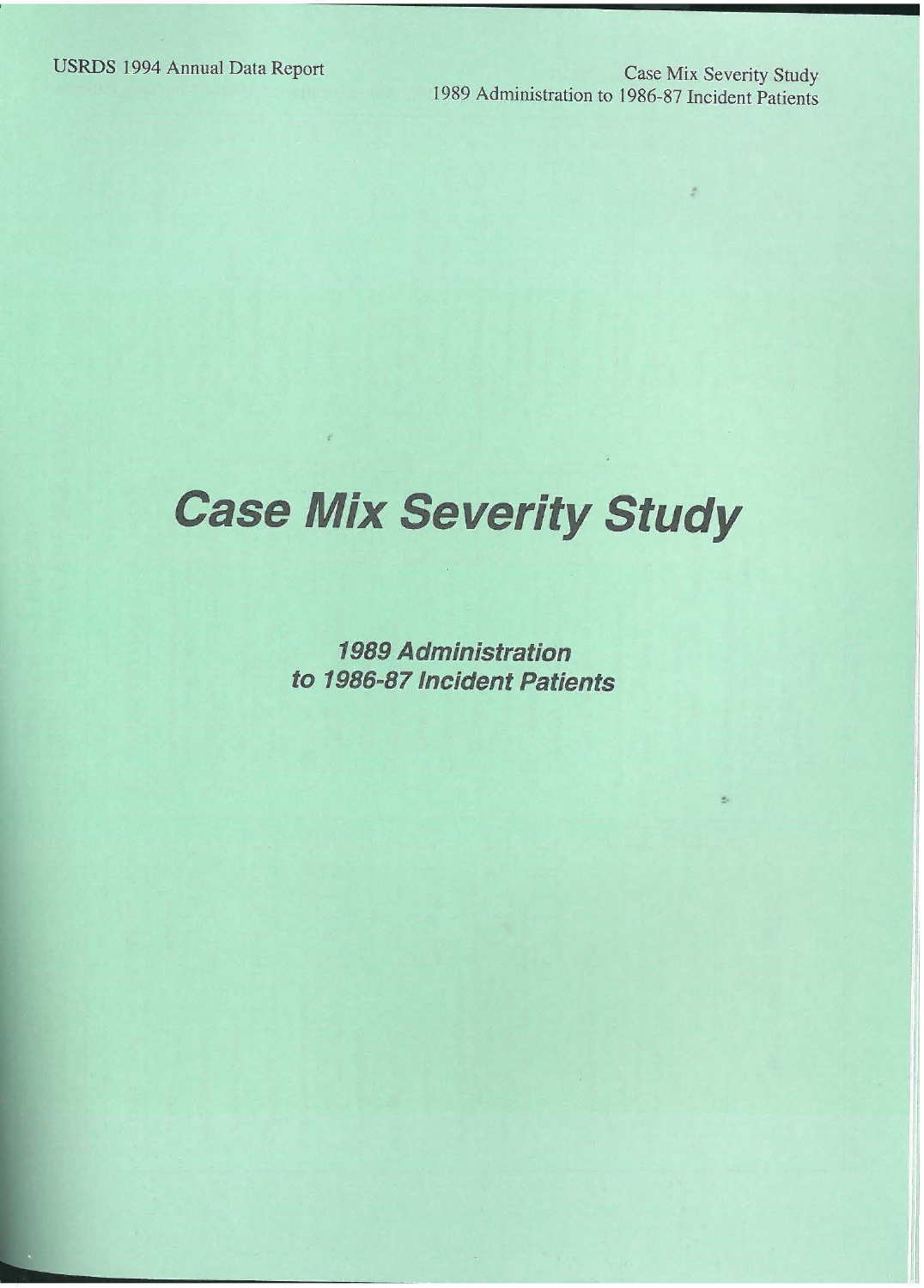#### Page 1

Check box to left of Item number If unable to determine, and leave Item blank.

#### **CONFIDENTIAL REPORT USRDS RETROSPECTIVE CASE MIX STUDY**

| A: PATIENT AND FACILITY IDENTIFICATION           | <b>B: PATIENT HISTORY PRIOR TO START OF ESRD</b>                                                                      |                                                    |
|--------------------------------------------------|-----------------------------------------------------------------------------------------------------------------------|----------------------------------------------------|
| 2. Abstractor:<br>1. Network:                    | $\square$ 1. Regular cigarette smoking status prior to ESRD:                                                          | $\square$ e. Arterlography (anglography) of lower  |
| 3. Date Completed:                               | 1-Active 2-Former 3-Smoker, time unknown 4-Nen Smoker<br><b>ESP</b> Comorbid Conditions within 10 Years Prior to ESRD | 5. Hx of Heart Disease:<br>$1 - Y$ ea<br>$2 - 860$ |
| 4. Patient Registration #:                       | $(hems 2 to 1))$ :<br>2. Hx <sup>'</sup> of Coronary Heart Disease (CHD) or Coronary                                  |                                                    |
| 5. Patient's SSN:                                | <b>Artery Disease (CAD)</b><br>For a & b code 1-Yes<br>$2-140$<br><b>3-Sunnacled</b>                                  |                                                    |
|                                                  |                                                                                                                       |                                                    |
| 6. Medicare Claim Number:<br>BIC: God hattivi    |                                                                                                                       |                                                    |
|                                                  | For c to a code 1-Yes<br>$2-M0$                                                                                       |                                                    |
| 7. Provider Number:                              |                                                                                                                       | $I - V$ ea<br>$2 - No$                             |
| 8. Facility Name:                                |                                                                                                                       | of <i>If no, skip to liem 7.</i>                   |
|                                                  |                                                                                                                       |                                                    |
| 9. Date of Birth:                                |                                                                                                                       | a. Treated prior to first dialysis ever:           |
|                                                  |                                                                                                                       |                                                    |
| 10. Date of First ESRD Service:                  |                                                                                                                       |                                                    |
| a. Date of first chronic maintenance dialysis,   | If done, enter date:                                                                                                  |                                                    |
| regardless of setting:                           |                                                                                                                       | $2 - No$<br>$1 - Y_{00}$                           |
| <sup>68</sup> (If a not available, answer b.) mm |                                                                                                                       | <sup>68</sup> If no, sidp to number 8.             |
| b. Earliest known date of chronic dialysis:      |                                                                                                                       | ear Complete either a or b:                        |
|                                                  |                                                                                                                       |                                                    |
| <b>VV</b>                                        |                                                                                                                       | OR                                                 |
|                                                  |                                                                                                                       |                                                    |
| 11. Insurance just before start of ESRD          | If yes, enter date of last MI mm                                                                                      |                                                    |
| $2-Mo$<br>$1-Yaa$                                |                                                                                                                       | 1-IDDM (Juvenile, Type 0 2-NIDDM (Adull, Type ID   |
| . .                                              | 3. Hx of Cerebrovascular Disease:                                                                                     |                                                    |
|                                                  | $1 - Y$ es<br>$2-Mo$<br>3-Suspecied<br>a. Dx of Cerebrovascular Accident                                              | $1-Yes$<br>$2 - MD$                                |
|                                                  |                                                                                                                       |                                                    |
|                                                  | all (if item 3a is Yes, leave item 3b blank.)                                                                         | 1-Active 2-Stopped 3-Never                         |
| п                                                | D. Any Translent Ischemic Attacks (TIA)?                                                                              | $\mathbb{R}$                                       |
|                                                  |                                                                                                                       | 8.Lung Disease:<br>$1 - Y$ es<br>$2 - N\alpha$     |
|                                                  | <sup>4</sup> 4. Hx of Peripheral Vascular Disease (PVD):                                                              | a. Chronic obstructive pulmonary disease           |
| □                                                | For a & b code I-Yes<br>$2-MO$<br>3-Sunnecled                                                                         |                                                    |
|                                                  |                                                                                                                       |                                                    |
| <b>PLACE LABEL HERE</b>                          |                                                                                                                       |                                                    |
|                                                  | For c & d code 1-Yes<br>$2-Mo$                                                                                        |                                                    |
|                                                  |                                                                                                                       |                                                    |
|                                                  |                                                                                                                       |                                                    |
|                                                  |                                                                                                                       | "(Hx means history, Dx means diagnosis)            |

Case Mix Study

**USRDS Special Study**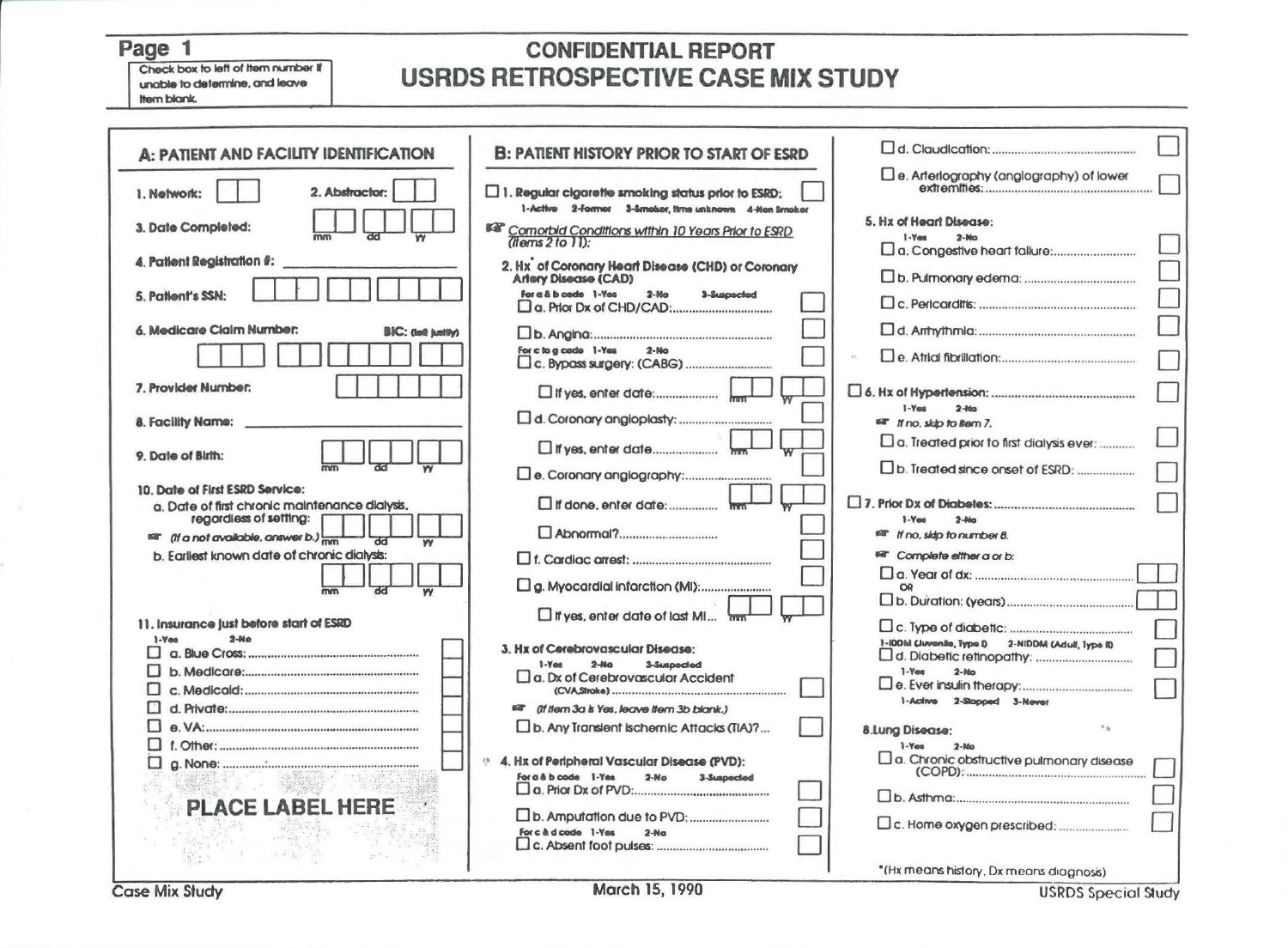### Page 2

Check box to left of Item number If unable to determine, and leave Item blank.

#### **CONFIDENTIAL REPORT USRDS RETROSPECTIVE CASE MIX STUDY**

Pat Id:  $\Box$ 

|                                                                                                                                                                                                                                | C: INFORMATION AT START OF ESRD                                                                                                                                                                                                                                                                                                                                                                                                                              | $\n  D$ . Prescribed or usual hours per                                                                                                                                                                                                                                                                   |
|--------------------------------------------------------------------------------------------------------------------------------------------------------------------------------------------------------------------------------|--------------------------------------------------------------------------------------------------------------------------------------------------------------------------------------------------------------------------------------------------------------------------------------------------------------------------------------------------------------------------------------------------------------------------------------------------------------|-----------------------------------------------------------------------------------------------------------------------------------------------------------------------------------------------------------------------------------------------------------------------------------------------------------|
| $2 - M0$<br>$1 - Y_{00}$<br>sar If no, sldp to number 10.<br>a. Primary type/site:                                                                                                                                             | Bill WINDOW: One month prior to onset of ESRD to 6<br>weeks after first treatment.                                                                                                                                                                                                                                                                                                                                                                           | a. Reuse of dialyzer in this patient:                                                                                                                                                                                                                                                                     |
| $2 - M0$<br>1-Yes                                                                                                                                                                                                              | $\Box$ 1. Height (at any time):<br>In.<br>$In. \alpha$                                                                                                                                                                                                                                                                                                                                                                                                       | $1-Yest$<br>$2-Mo$<br>$\square$ e. Highest weight loss during dialysis:<br>(check in weeks 2 to 6)<br>(Rounded)<br>lbs, or<br>ka.                                                                                                                                                                         |
| 10. Liver Disease:<br>$1 - V$ en<br>$2-Me$                                                                                                                                                                                     | $\square$ 2. Wet weight before 1st dialysis ever, or if not available, earliest available predialysis weight:<br>Ib. or<br>wt:<br>ka.                                                                                                                                                                                                                                                                                                                        | ml/mln<br>1. Blood flow rate (BFR):<br>sa (If BFR varies, code prescribed rate or most common<br>rate)                                                                                                                                                                                                    |
|                                                                                                                                                                                                                                | $\Box$ 3. Dry weight as ordered:                                                                                                                                                                                                                                                                                                                                                                                                                             | g. Dialyzer type: (see Code Book -<br>If code 300, please specify.                                                                                                                                                                                                                                        |
| $\Box$ 11.0ther major diagnoses not recorded above (up to<br>6), by ICD-9 codes or write in descriptive lerms: If<br>none check box:                                                                                           | <b>BS</b> If unavailable, list lowest weight just after dialysis<br>session within 6 weeks after start of ESRD:<br>ID. Of<br>ka:<br>wt.                                                                                                                                                                                                                                                                                                                      | n. Vascular access in use: (list up to two).<br>1-Fishula (arterio-versus shumi) 4-Temporary Ime<br>2-Goretex araft<br>5- Permanent subclowan catheter<br>3-Bovine graft<br>6 - Office                                                                                                                    |
| and the company of the company of the company of the company of the company of the company of the company of the                                                                                                               | 4. Nutritional status recorded in the records:<br>1. Obese/overweight 2. Under-nourished/cachetic                                                                                                                                                                                                                                                                                                                                                            | 9. For Peritoneal Dialysis Patients:<br>1-Horne 2-Horne Training 3-In-center                                                                                                                                                                                                                              |
| من المساحة التي تعدد المساحة التي يتم التي يتم التي يتم التي يتم التي يتم التي يتم التي يتم التي يتم<br>and the company of the company of the company of the company of the company of the company of the company of the       | 5. Blood pressure:<br>a. At onset of ESRD (taken at first dialysis<br>treatment ever, predialysis)                                                                                                                                                                                                                                                                                                                                                           | 1-CAPD 2-CCPD 3-IPD<br>$\Box$ c. $\ell$ of exchanges per treatment day:                                                                                                                                                                                                                                   |
| the contract of the contract of the contract of the contract of the contract of the contract of the contract of the contract of the contract of the contract of the contract of the contract of the contract of the contract o | <b>SBP</b><br>/DBP<br>□ b. At 2 to 4 weeks after ESRD onset (taken                                                                                                                                                                                                                                                                                                                                                                                           | □ d. # of Ilters per exchange: (e.g. 2.0).                                                                                                                                                                                                                                                                |
|                                                                                                                                                                                                                                | before diaysis treatment that day)<br><b>DBP</b><br><b>SBP</b>                                                                                                                                                                                                                                                                                                                                                                                               | $\square$ e. $\#$ of treatment days per week (up to $n$ ):<br>10. For Transplant Recipients:                                                                                                                                                                                                              |
|                                                                                                                                                                                                                                | 6. Patient status at one month of ESRD:<br>1-Dead, complete item 7 and complete either 8, or 9, or 10<br>2-Hernodickysks, complete item 8 (slop 7, 9 & 10)<br>3-Peritorneal clicitysis, complete item 9 (sidp 7, 8 and 10)<br>4-Transplanted, complete from 10 (skip 7, 8 & 9)<br>5-Recovered renal function (skip to item 11)<br>6-Lost to follow-up or transferred to another unit (skip to item 11)<br>$\Box$ 7. If dead, enter date of death:<br>mm<br>w | $\Box$ a. Date of Transplant:<br>mn<br>1-Codaver<br>2-Living Related 3-Living Unrelated<br><b>BB</b> Complete with Information from the psychosocial<br>evaluation closest to first dialysis. Use social worker's,<br>nurse's, and/or diefician's records; may use your<br>Interpretation of the records. |
|                                                                                                                                                                                                                                | 8. For Hernodialysis Patients:<br>1-In-center 2-Horns Training 3-At Horns                                                                                                                                                                                                                                                                                                                                                                                    | $\Box$ 11. Date of psychosocial evaluation:                                                                                                                                                                                                                                                               |